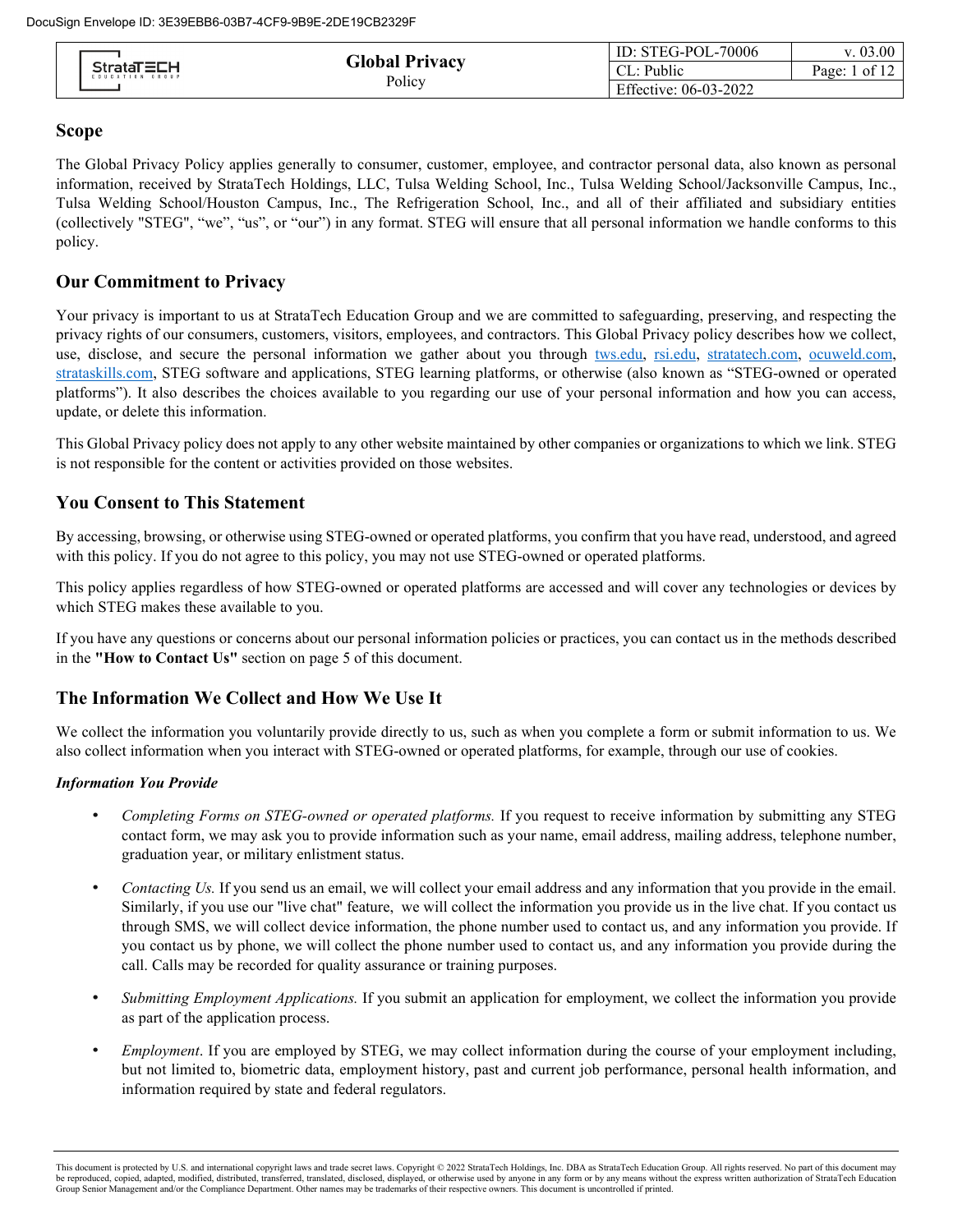| <b>StrataTECH</b><br>EDUCATION GROUP |                       | ID: STEG-POL-70006    | v. 03.00        |
|--------------------------------------|-----------------------|-----------------------|-----------------|
|                                      | <b>Global Privacy</b> | Public<br>CL:         | Page: $2$ of 12 |
|                                      | Policy                | Effective: 06-03-2022 |                 |

- *Social Media.* If you interact with STEG-owned or operated platforms by sharing on a social media platform, we may collect information that you post. Please note that your comments will be visible to the public, so you should never share personal information that you would like to keep private.
- *Software & Applications*. If you download or install any STEG-owned or operated software or applications, we may collect information that you share during the installation and setup process, and/or during use of the software or application (see appendices for specific software or application descriptions).
- *Surveys.* Dependent on your relationship with STEG, we may request information via surveys. For non-students, participation in these surveys is completely voluntary, and you may choose whether or not to participate and therefore disclose information. Information requested may include, but is not limited to, contact information and demographic information.

# *Information We Collect as You Navigate STEG-owned or operated platforms*

We automatically collect certain information as you use STEG-owned or operated platforms, such as the following:

- *Usage Information.* We may collect information automatically through your use of STEG-owned or operated platforms, such as which of the pages you access, the frequency of access, and what you click on while on STEG-owned or operated platforms.
- *Device Information*. We may collect information about the device you are using, such as hardware model, operating system, application version number, browser, and IP addresses.
- *Mobile Device Information.* In addition to the Device Information listed above, when you access STEG-owned or operated platforms via a browser on your mobile device, we may collect mobile network information, including telephone number, the unique device identifier assigned to that device, mobile carrier, operating system, and other device attributes.
- *Location Information.* We may collect information about your actual location which may be determined from GPS and other sensors that may reveal information on or nearby devices, Wi-Fi access points, and cell towers.

# **How Do We Use "Cookies" and Other Tracking Technologies?**

We use "Cookies" and other Web technologies to collect information and support certain features of our Sites. We may send one or more Cookies to your computer or other device. We also use other similar technologies such as tracking pixels, tags, or similar tools when you visit STEG-owned or operated platforms. These technologies can collect data regarding your operating system, browser type, device type, screen resolution, IP address, and other technical information, as well as navigation events and session information as you interact with STEG-owned or operated platforms. This information allows us to understand how you use STEG-owned or operated platforms.

#### *What Are Cookies?*

Cookies are small files created by websites, including STEG-owned or operated platforms, that reside on your device's storage and that store information about your use of a particular website. When you access STEG-owned or operated platforms, we use Cookies and other tracking technologies to:

- Estimate our audience size and usage patterns;
- Store information about your preferences, allowing us to customize STEG-owned or operated platforms according to your individual needs;
- Contact you to provide you with information or services that you request from us;
- Advertise new content, events, and services that relate to your interests;
- Provide you with more personalized content that is most relevant to your interest areas; and
- Recognize when you return to STEG-owned or operated platforms.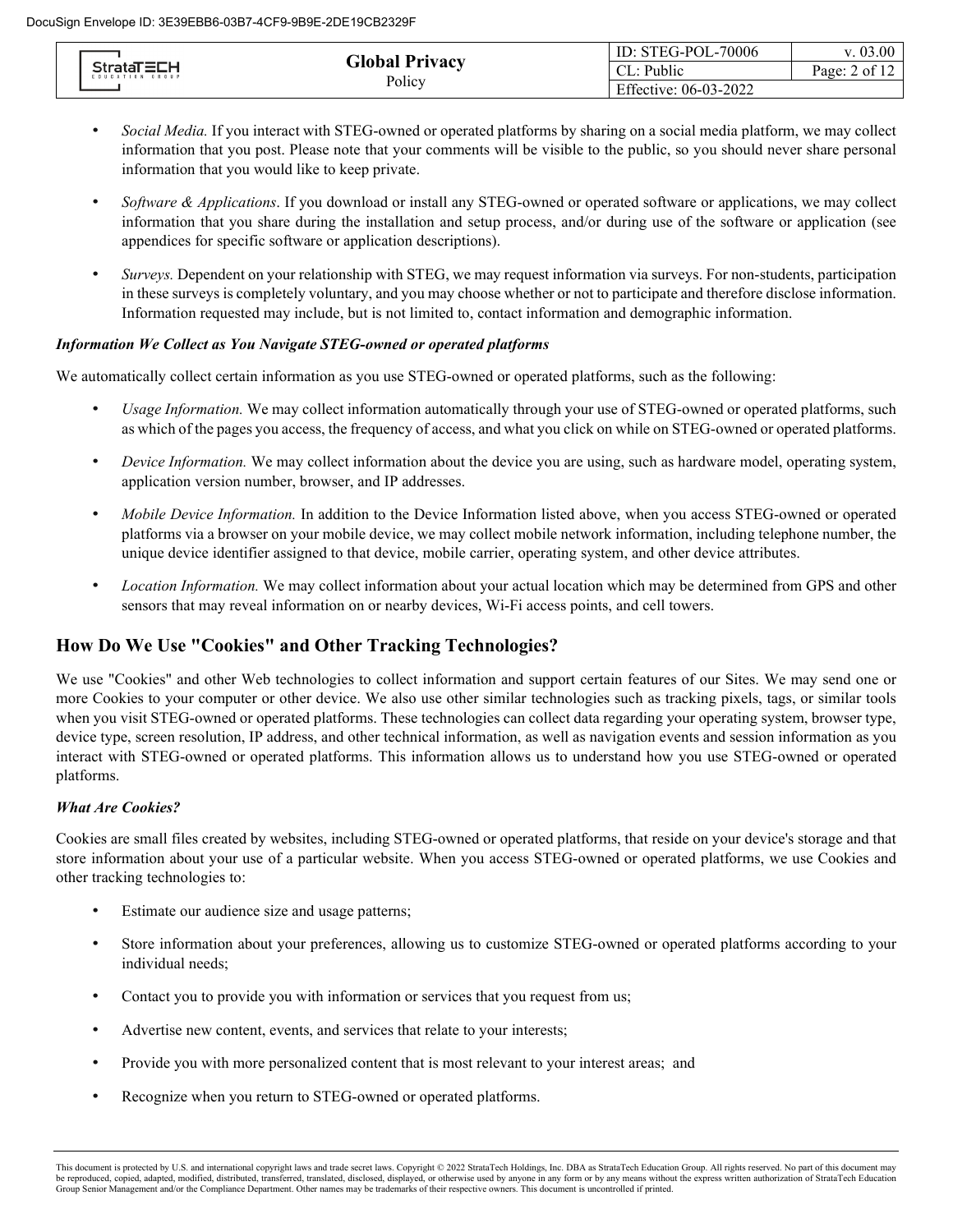| <b>StrataTECH</b><br>EDUCATION GROUP |                       | ID: $STEG-POL-70006$  | 3.00          |
|--------------------------------------|-----------------------|-----------------------|---------------|
|                                      | <b>Global Privacy</b> | $\sim$ L: Public      | Page: 3 of 12 |
|                                      | Policy                | Effective: 06-03-2022 |               |

We set some Cookies ourselves and others are set by third parties. You can manage your Cookies preference as described in the **"Managing Your Cookies"** section below.

# *What Types of Cookies Do We Use and Why?*

These are the different types of Cookies that we and our service providers use on STEG-owned or operated platforms:

- *Essential Cookies.* These Cookies are required for the operation of STEG-owned or operated platforms and enable you to move around STEG-owned or operated platforms and use its features. Disabling these Cookies can negatively impact STEGowned or operated platforms performance.
- *Analytics, Performance and Research Cookies.* These Cookies allow us to analyze activities on STEG-owned or operated platforms. They can be used to improve the functioning of STEG-owned or operated platforms. For example, these Cookies recognize and count the number of visitors and see how they move around STEG-owned or operated platforms. Analytics Cookies also help us measure the performance of our advertising campaigns to help us improve them and to optimize STEGowned or operated platforms content for those who engage with our advertising.
- *Functionality Cookies.* These Cookies are used to recognize you when you return to STEG-owned or operated platforms. This enables us to personalize content for you and remember your preferences.
- *Social Networking Cookies.* These Cookies are used to enable you to share pages and content that you find interesting on STEG-owned or operated platforms through third-party social networking and other websites. These Cookies may also be used for marketing and/or communication purposes.

#### *How Long Do Cookies Stay on My Device?*

Some Cookies operate from the time you visit STEG-owned or operated platforms until the end of that particular browsing session. These Cookies, which are called "session cookies," expire and are automatically deleted when you close your Internet browser.

Some Cookies will stay on your device between browsing sessions and will not expire or automatically delete when you close your Internet browser. These Cookies are called "Persistent Cookies" and the length of time they will remain on your device will vary from Cookie to Cookie. Persistent Cookies are used for a number of purposes, such as storing your preferences so that they are available for your next visit and to keep a more accurate account of how often you visit STEG-owned or operated platforms, how your use of STEGowned or operated platforms may change over time, and the effectiveness of advertising efforts.

### *Managing Your Cookies*

It may be possible to block Cookies by changing your Internet browser settings to refuse all or some Cookies. If you choose to block all Cookies (including essential Cookies) you may not be able to access all or parts of STEG-owned or operated platforms.

You can find out more about Cookies and how to manage them by visiting [www.AboutCookies.org.](http://www.aboutcookies.org./)

### *Google Analytics*

We use Google Analytics, a web analytics service provided by Google, Inc. Google Analytics uses Cookies or other tracking technologies to help us analyze how users interact with STEG-owned or operated platforms, compile reports on STEG-owned or operated platforms activity, and provide other services related to website activity and usage. The technologies used by Google may collect information such as your IP address, time of visit, whether you are a returning visitor, and any referring website. The technologies used by Google Analytics do not gather information that personally identifies you. The information generated by Google Analytics will be transmitted to and stored by Google and will be subject to Google's privacy policies. To learn more about Google's partner services and to learn how to opt-out of tracking of analytics by Google, [click here.](https://policies.google.com/privacy?hl=en-US)

We also use Google Remarketing features to collect data about visitors to STEG-owned or operated platforms to, among other things, deliver advertising content on sites across the Internet in a manner that is specifically directed toward the interests expressed by the visitors while on STEG-owned or operated platforms. Google uses Cookies to serve ads based on someone's past visits to STEG-owned or operated platforms. You can opt-out of Google's use of Cookies to serve ads based on your past visits to STEG-owned or operated platforms via the following link: [Google Ad Settings.](https://adssettings.google.com/authenticated) 

This document is protected by U.S. and international copyright laws and trade secret laws. Copyright © 2022 StrataTech Holdings, Inc. DBA as StrataTech Education Group. All rights reserved. No part of this document may be reproduced, copied, adapted, modified, distributed, transferred, translated, disclosed, displayed, or otherwise used by anyone in any form or by any means without the express written authorization of StrataTech Educatio Group Senior Management and/or the Compliance Department. Other names may be trademarks of their respective owners. This document is uncontrolled if printed.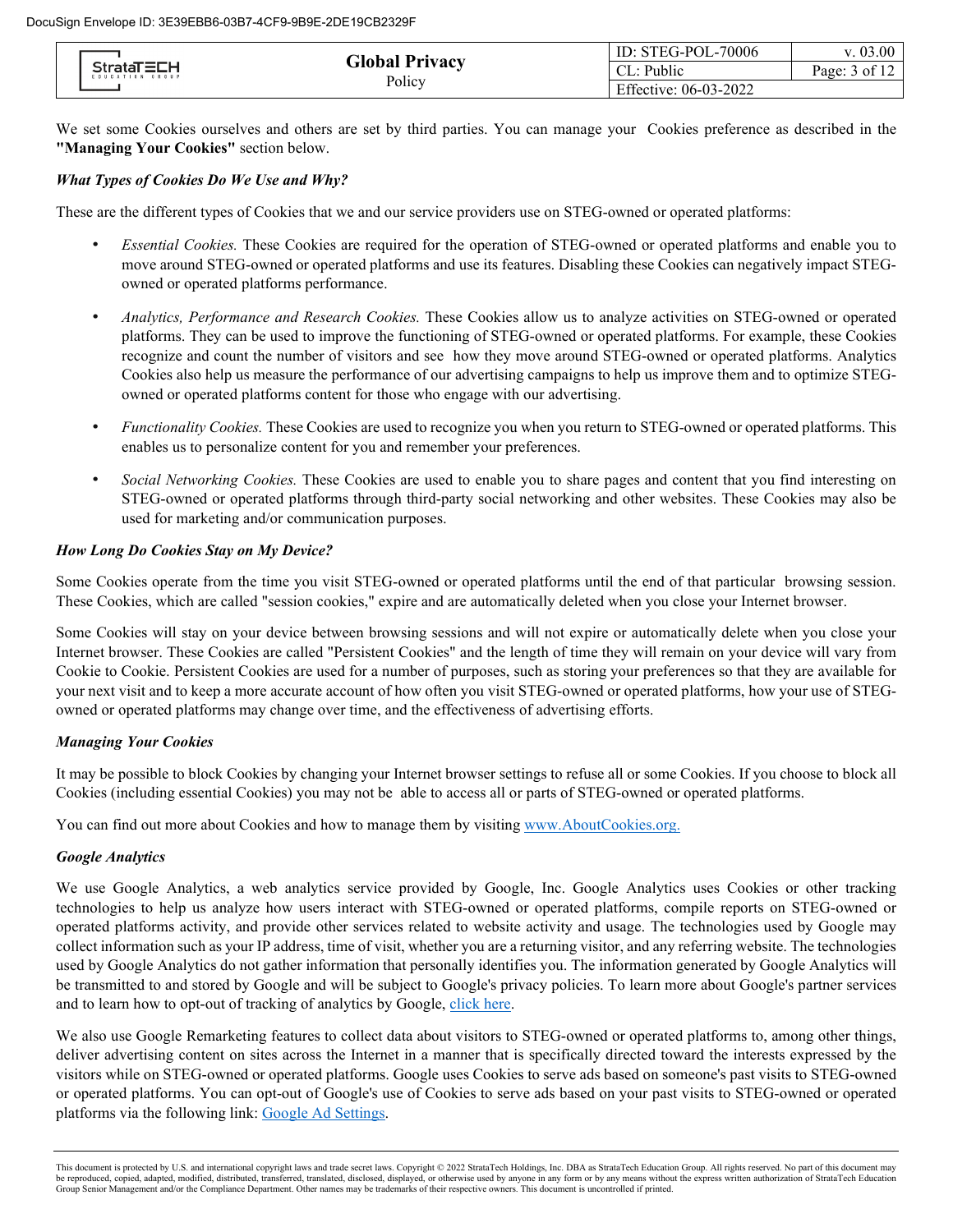| <b>StrataTECH</b><br>EDUCATION GROUP |                       | ID: STEG-POL-70006    | 0.00                 |
|--------------------------------------|-----------------------|-----------------------|----------------------|
|                                      | <b>Global Privacy</b> | L: Public             | Page: 4 of $1\angle$ |
|                                      | Policy                | Effective: 06-03-2022 |                      |

# *Do STEG-owned or operated platforms Respond to "Do Not Track" Signals?*

There is currently no industry agreed-upon response to a Do Not Track signal. At this time, STEG-owned or operated platforms do not respond differently based on a user's Do Not Track signal.

# **How We Use the Personal Information**

We use personal information we collect about you or that you provide to us in the following ways:

- To present STEG-owned or operated platforms and its contents in a suitable and effective manner for you and your device;
- To provide you with information or services that you request from us or that we think may be of interest to you;
- To facilitate transactions;
- To communicate and advertise products and/or services that we think may be of interest to you;
- To send you our newsletter and/or invite you to attend our events;
- To provide customer support, troubleshoot issues, manage accounts, and respond to requests, questions, or comments;
- To carry out our obligations and enforce our rights arising from any contracts entered into between you and us; and
- To notify you about any updates, additions, deletions, upgrades, or changes in our products and/or services.

# **How We Share the Personal Information We Collect**

STEG may share your personal information:

- With third parties who perform data services on our behalf (e.g., hosting, maintenance, backup, analysis, etc.). Any such third parties will be under an obligation to us to maintain the confidentiality of your personal information;
- To third-party service providers to prepare, deploy, and analyze our audience, marketing, and promotional content;
- To the extent that we are required to do so by law;
- In connection with any legal proceedings or prospective legal proceedings;
- To establish, exercise, or defend our legal rights, including providing information to others for the purposes of fraud prevention;
- To any person who we reasonably believe may apply to a court or other competent authority for disclosure of that personal information where, in our reasonable opinion, such court or authority would be reasonably likely to order disclosure of that personal information;
- We disclose your information when we, in good faith, believe disclosure is appropriate to comply with the reporting requirements of accrediting bodies, various States offices, or the U.S. Department of Education, or to comply with the law, a court order, or a subpoena;
- To any third parties as part of any business or asset sale;
- In the event of bankruptcy, as part of a sale in connection with reorganization or liquidation proceedings; and
- To any other person or entity where you consent to the disclosure.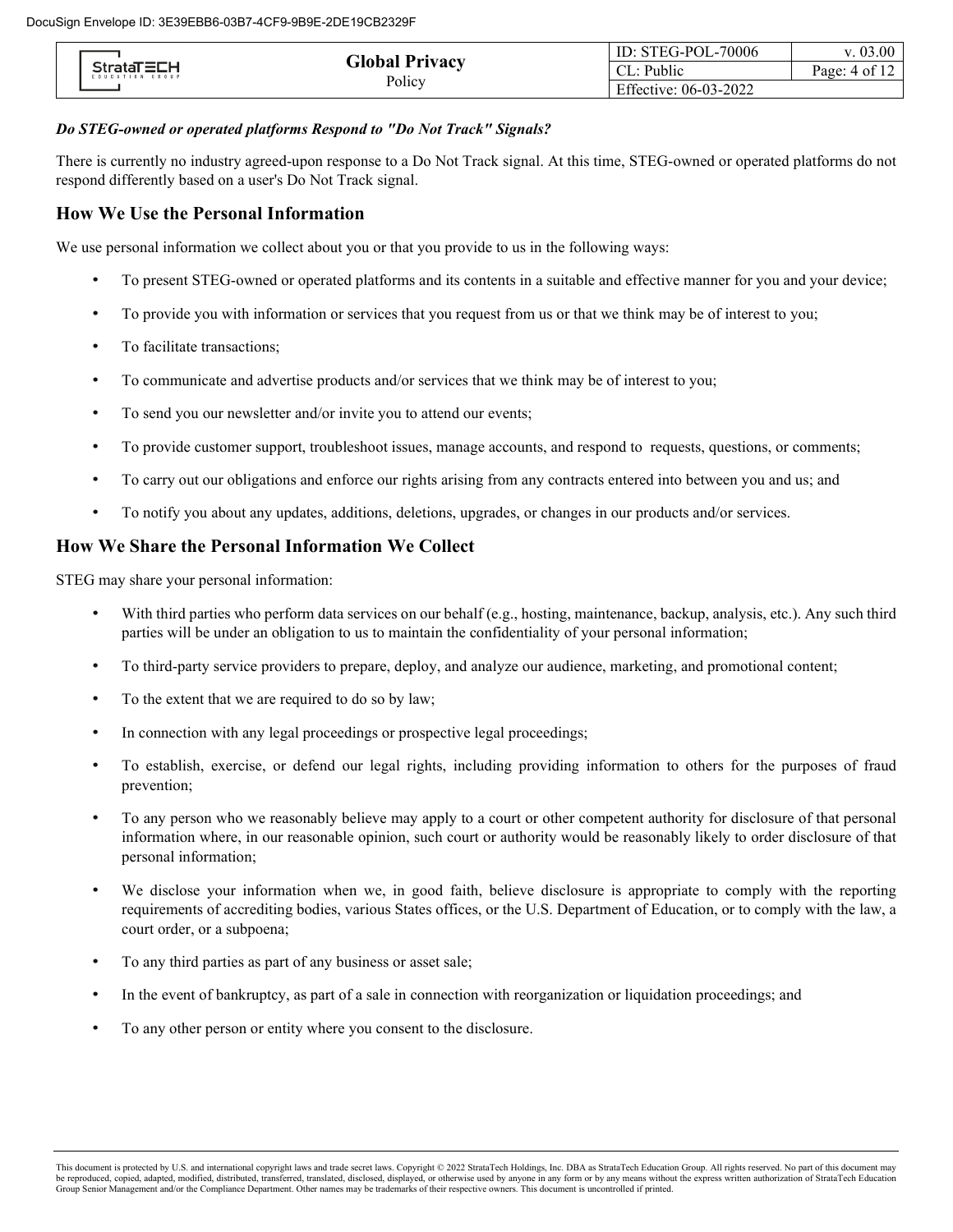| <b>StrataTECH</b><br>EDUCATION GROUP |                       | ID: STEG-POL-70006    | 0.03.00              |
|--------------------------------------|-----------------------|-----------------------|----------------------|
|                                      | <b>Global Privacy</b> | .: Public             | Page: 5 of $1\angle$ |
|                                      | Policy                | Effective: 06-03-2022 |                      |

# **Learning Platforms**

*Content You Submit via Various Learning Platforms.* As a STEG student, you may be expected to generate original content and submit that content for evaluation by your instructor through one or more learning platforms. The assignments you submit may be accessible to other non-STEG employed persons (e.g., your classmates). You should understand that if you post content in a learning platform in a manner accessible to other non-STEG employed persons, it may be more widely disseminated. As on any STEG-owned or operated platforms, the content you submit to a learning platform must comply with any other applicable policies, such as the student code of conduct.

*STEG* 's *Use of Content You Submit to a Learning Platform.* STEG uses the content you submit to any of our learning platforms primarily to evaluate your performance in a particular course and to assign you a grade. In addition, feedback you submit during the course and the instructor evaluation you submit at the end of a course may be used to improve the course and other STEG products, programs, and services. STEG may also use information available through its learning platforms for academic advising purposes and advisories. If you perform poorly in a particular course, STEG may use information available through its learning platforms to refer you to tutoring or other appropriate support services. However, STEG will not use in any public advertising or promotional campaign content you post to its learning platforms solely for purposes of fulfilling a course requirement.

#### **How to Contact Us**

If you have any questions, comments, or concerns regarding our personal information policies or practices, require our Global Privacy policy in an alternative format, or need to file a data deletion request, you can contact us through:

- Phone by calling us at (602) 490-3450 ext. 118;
- Email by emailing our Compliance Department at compliance @stratatech.com; or
- Written correspondence directed to:

StrataTech Education Group Care of: Compliance Dept. 120 N 44<sup>th</sup> St #230 Phoenix, AZ 85034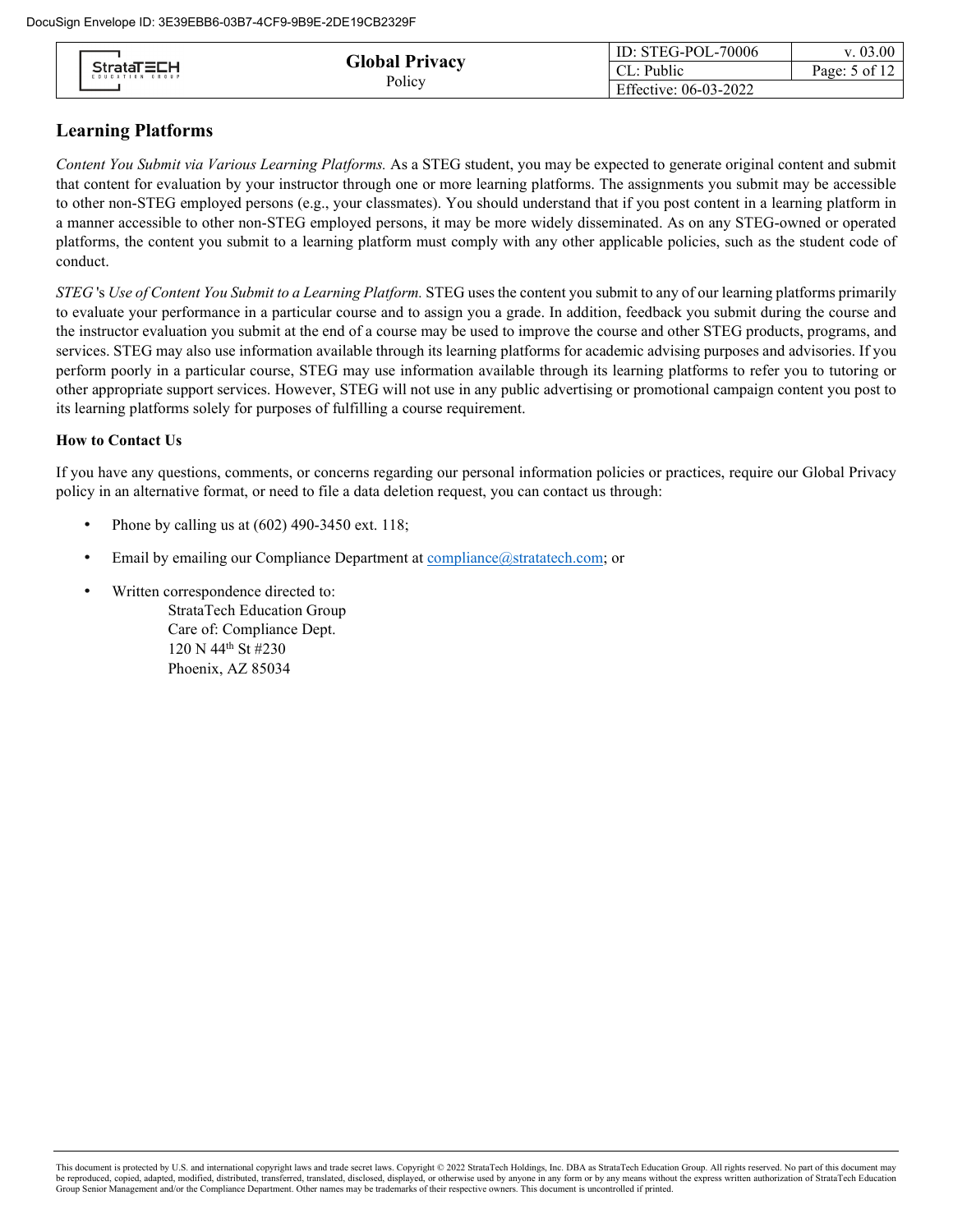| <b>StrataTECH</b><br>EDUCATION GROUP |                       | ID: STEG-POL-70006    | (0.03.00)       |
|--------------------------------------|-----------------------|-----------------------|-----------------|
|                                      | <b>Global Privacy</b> | .: Public             | Page: 6 of $12$ |
|                                      | Policy                | Effective: 06-03-2022 |                 |

# **California Privacy Rights**

If you are a California user, you have certain rights with respect to the collection, use, transfer, and processing of you "Personal Information," as defined by the California Consumer Privacy Act ("CCPA") and its subsequent amendments. We reserve the right to limit these rights where permitted under applicable law, including where your identity cannot be reasonably verified or to the extent your rights adversely affect the rights and freedoms of others. To exercise any of the rights below, please contact us via the contact information below. Only you or a person registered with the California Secretary of State that you authorize to act on your behalf may make a verifiable consumer request related to your personal information.

#### *What Information Do We Collect?*

| Categorical                                                                                                                               | <b>Examples</b>                                                                                                                                                                                                                                                                                                                                                                                                                                                                                                             |
|-------------------------------------------------------------------------------------------------------------------------------------------|-----------------------------------------------------------------------------------------------------------------------------------------------------------------------------------------------------------------------------------------------------------------------------------------------------------------------------------------------------------------------------------------------------------------------------------------------------------------------------------------------------------------------------|
| A. Identifiers                                                                                                                            | A real name, alias, postal address, unique personal identifier, online identifier, Internet Protocol<br>address, email address, account name, driver's license number, passport number, or other<br>similar identifiers.                                                                                                                                                                                                                                                                                                    |
| <b>B. Personal Information</b><br>categories listed in the California<br><b>Customer Records statute (Cal.</b><br>Civ. Code§ 1798.80(e)). | A name, signature, Social Security Number (SSN), physical characteristics or description,<br>address, telephone number, passport number, driver's license or state identification card<br>number, insurance policy number, education, employment, employment history, bank account<br>number, credit card number, debit card number, or any other financial information, medical<br>information, or health insurance information. Some Personal Information included in this<br>category may overlap with other categories. |
| <b>C. Protected Classification</b><br><b>Characteristics Under California</b><br>or Federal Law                                           | Age (40 years or older), race, color, ancestry, national origin, citizenship, religion or creed,<br>marital status, medical condition, physical or mental disability, sex (including gender, gender<br>identity, gender expression, pregnancy or childbirth and related medical conditions), sexual<br>orientation, veteran or military status, genetic information (including familial genetic<br>information).                                                                                                            |
| <b>D. Commercial Information</b>                                                                                                          | Records of personal property, products or services purchased, obtained, or considered, or other<br>purchasing or consuming histories or tendencies.                                                                                                                                                                                                                                                                                                                                                                         |
| <b>E. Biometric Information</b>                                                                                                           | Genetic, physiological, behavioral, and biological characteristics, or activity patterns used to<br>extract a template or other identifier or identifying information, such as, fingerprints,<br>faceprints, and voiceprints, iris or retina scans, keystroke, gait, or other physical patterns, and<br>sleep, health, or exercise data.                                                                                                                                                                                    |
| <b>F. Internet or Other Similar</b>                                                                                                       | Browsing history, search history, information on a consumer's interaction with a website,                                                                                                                                                                                                                                                                                                                                                                                                                                   |
| <b>Network Activity</b>                                                                                                                   | application, or advertisement.                                                                                                                                                                                                                                                                                                                                                                                                                                                                                              |
| G. Geolocation data                                                                                                                       | Physical location or movements.                                                                                                                                                                                                                                                                                                                                                                                                                                                                                             |
| <b>H. Sensory Data</b>                                                                                                                    | Audio, electronic, visual, thermal, olfactory, or similar information.                                                                                                                                                                                                                                                                                                                                                                                                                                                      |
| I. Professional or Employment -<br>related Information                                                                                    | Current or past job history or performance evaluations.                                                                                                                                                                                                                                                                                                                                                                                                                                                                     |
| <b>J. Non-Public Education</b><br><b>Information</b>                                                                                      | Education records directly related to a student maintained by an educational institution or party<br>acting on its behalf, such as grades, transcripts, class lists, student schedules, student<br>identification codes, student financial information, or student disciplinary records.                                                                                                                                                                                                                                    |

This document is protected by U.S. and international copyright laws and trade secret laws. Copyright © 2022 StrataTech Holdings, Inc. DBA as StrataTech Education Group. All rights reserved. No part of this document may<br>be Group Senior Management and/or the Compliance Department. Other names may be trademarks of their respective owners. This document is uncontrolled if printed.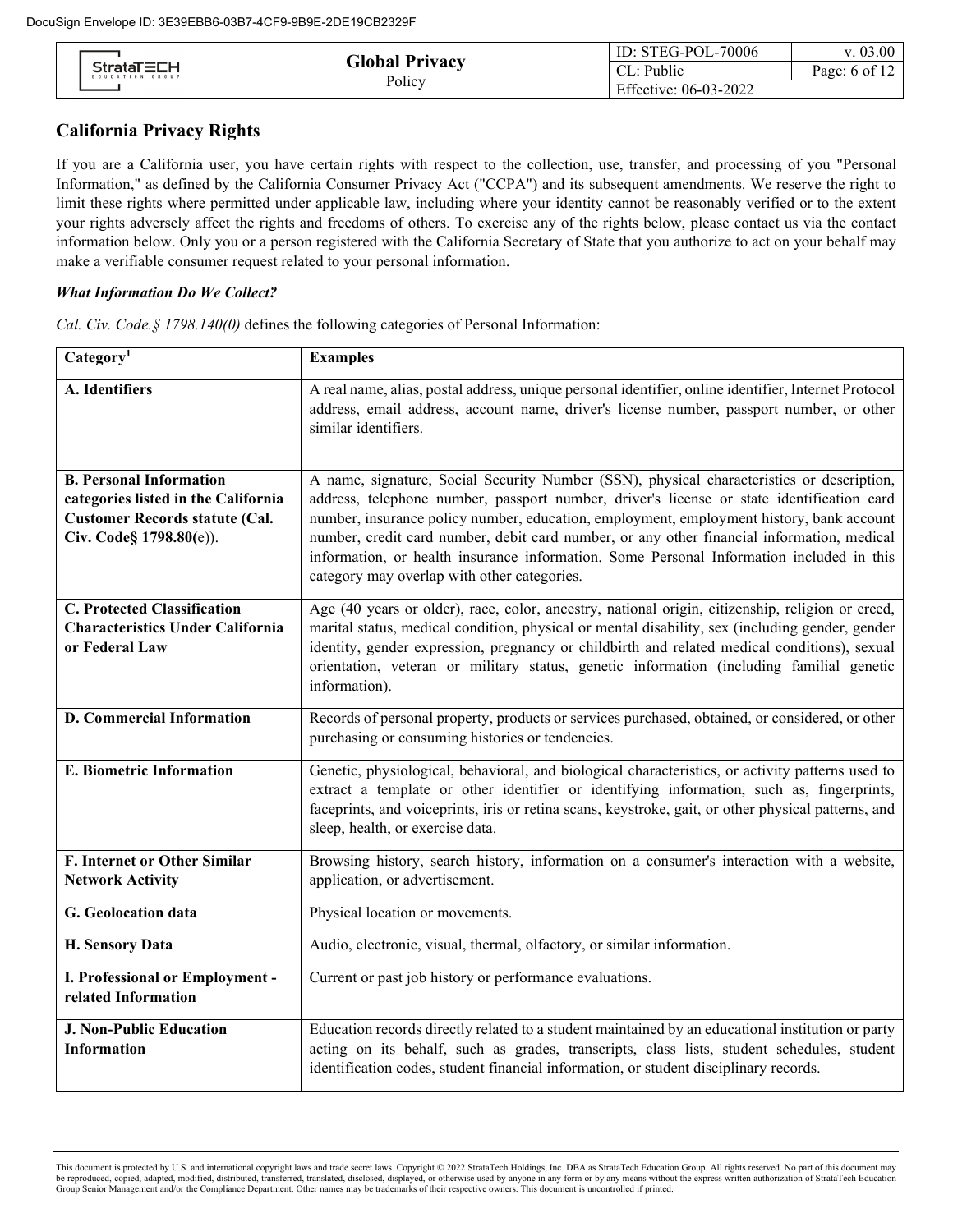| <b>StrataTECH</b><br>EDUCATION GROUP |                | ID: $STEG-POL-70006$  | v. 03.00        |
|--------------------------------------|----------------|-----------------------|-----------------|
|                                      | Global Privacy | : Public<br>CL: l     | Page: $7$ of 12 |
|                                      | Policy         | Effective: 06-03-2022 |                 |

| K. Inferences Drawn from the | Inferences drawn from Personal Information identified above to create a profile about a |  |
|------------------------------|-----------------------------------------------------------------------------------------|--|
| Consumer                     | consumer reflecting a consumer's preferences, characteristics, psychological trends,    |  |
|                              | predispositions, behavior, attitudes, intelligence, abilities, and aptitudes.           |  |

1 Categories of Personal Information are as defined in *Cal. Civ. Code.§ 1798.140(0)*

The above examples are illustrative examples from the CCPA and do not reflect the specific pieces of information we collect.

#### *Sources from Which Personal Information is Collected*

We collect your personal information in categories A (identifiers), B (personal), C (protected classifications), D (commercial), E (biometric information), H (sensory), I (professional or employment-related information), and J (non-public education information) directly from you. We collect the personal information in category D (commercial) by keeping a log of your transactions. We collect the personal information in categories F (internet), G (geolocation), J (non-public education information), and K (inferences) based on your interactions with STEG-owned or operated platforms (including applications).

#### *Business or Commercial Purposes for Which Personal Information is Collected*

Your Personal Information is used for the following purposes:

- To provide educational services;
- To provide the information, products, and services you request;
- To provide you with customer support and respond to your communications;
- To personalize your experience on STEG-owned or operated platforms or applications;
- To improve the content, functionality, and usability of STEG-owned or operated platforms;
- To better understand your needs and interests;
- To send you information relating to other programs, services, or products that we believe may be of interest to you;
- To contact you with information and notices related to your use of STEG-owned or operated platforms;
- To invite you to participate in surveys and provide feedback to us (in accordance with any privacy preferences you have expressed to us);
- To improve our products and services;
- To improve our marketing and promotional efforts;
- For security, credit, or fraud prevention purposes; and/or
- To comply with legal obligations.

#### *Third Parties with Whom Personal Information is Shared*

STEG discloses the following Personal Information about consumers for business purposes:

- We share Personal Information in categories: A (identifiers), B (personal), D (commercial), F (internet), G (geolocation), and K (inferences) with third party service providers, benefits providers, transaction processors, and advertising providers.
- We may share content posted on our social media platforms with other consumers (e.g., through a retweet or by sharing a consumer "comment" on a story). Such posts may include Personal Information in categories A (identifiers) and B (personal), but the content depends on each individual post.

This document is protected by U.S. and international copyright laws and trade secret laws. Copyright © 2022 StrataTech Holdings, Inc. DBA as StrataTech Education Group. All rights reserved. No part of this document may be reproduced, copied, adapted, modified, distributed, transferred, translated, disclosed, displayed, or otherwise used by anyone in any form or by any means without the express written authorization of StrataTech Educatio Group Senior Management and/or the Compliance Department. Other names may be trademarks of their respective owners. This document is uncontrolled if printed.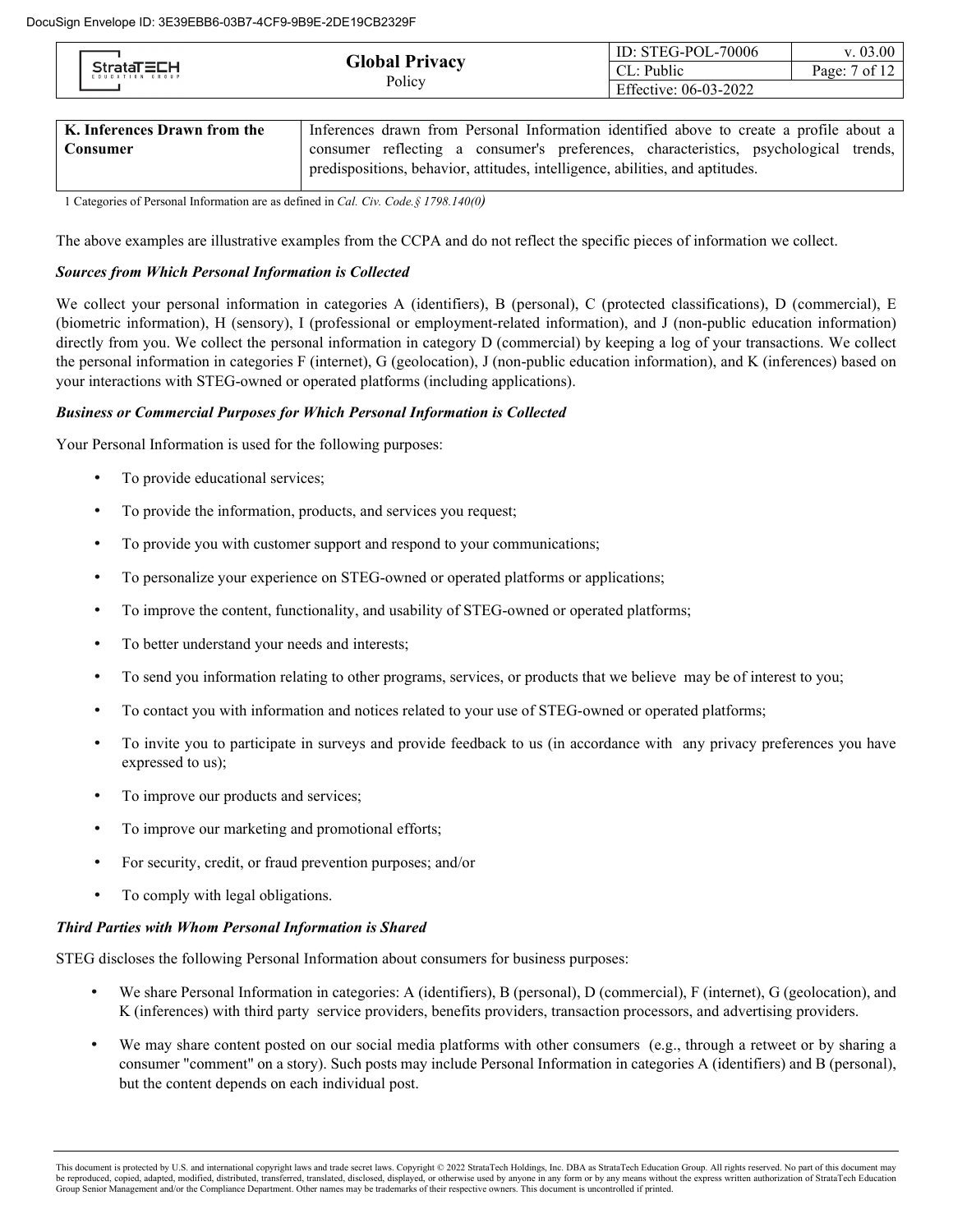| <b>StrataTECH</b><br>EDUCATION GROUP |                                     | ID: STEG-POL-70006    | v. 03.00 |
|--------------------------------------|-------------------------------------|-----------------------|----------|
|                                      | <b>Global Privacy</b><br>CL: Public | Page: 8 of 12         |          |
|                                      | Policy                              | Effective: 06-03-2022 |          |

- We allow certain companies to use Personal Information in categories F (internet), G (geolocation) and K (inferences) to enhance online experiences and customize advertising.
- We disclose your Personal Information in categories A (identifiers), B (personal), and J (educational) when we, in good faith, believe disclosure is appropriate to comply with the reporting requirements of accrediting bodies, State offices, or the U.S. Department of Education or to comply with the law, a court order, or a subpoena. The categories of Personal Information shared for this purpose may change depending on the nature of the law, court order, or subpoena.

STEG does not sell your Personal Information.

## *Individual Rights*

### Right to Know About Personal Information Collected, Disclosed, or Sold

You have the right to request that STEG disclose the Personal Information it collects, uses, and discloses about you to third parties. There are two types of Rights to Know requests that you can make:

- A. **Right to Know (Abbreviated Request):** If you make a Right to Know (Abbreviated Request), you will receive the following information about you:
	- 1. Categories of Personal Information collected;
	- 2. Categories of sources from which Personal Information is collected;
	- 3. Business purpose for collecting; and
	- 4. Categories of third parties with whom they were shared.
- B. **Right to Know (Specific Pieces of Information Request):** If you make a Right to Know (Specific Pieces of Information Request), you will receive the following information about you:
	- 1. Specific pieces of Personal Information collected about you.

This information will be provided to you free of charge, unless STEG determines that your request is manifestly unfounded or excessive. You may request this information twice in a 12-month period.

There are certain exceptions to a consumer' s Right to Know. STEG will state in its response if an exception applies.

# Right of Deletion

You have the right to request that STEG and our service providers delete any Personal Information about yourself which STEG has collected from you upon receipt of a verifiable request. This right is subject to certain exceptions. STEG will state in its response if an exception applies.

# Right to Opt-Out of the Sale of Personal Information

You have the right to opt-out of the sale of your Personal Information by a business subject to certain laws and regulations.

STEG does not, and will not, sell any personal information of California consumers. STEG will update this Statement and comply with applicable laws and regulations in the event that it sells personal information of California consumers in the future.

# Right to Non-Discrimination

You have the right not to receive discriminatory treatment for exercising the privacy rights conferred by California law. STEG will not discriminate against you because you exercised any of your privacy rights, including, but not limited to, by: denying goods or services to you; charging different prices or rates for goods or services, including through the use of discounts or other benefits or imposing penalties; providing a different level of quality of goods or services to you; or suggesting that you will receive a different price or rate for goods or services or a different level or quality of goods or services.

This document is protected by U.S. and international copyright laws and trade secret laws. Copyright © 2022 StrataTech Holdings, Inc. DBA as StrataTech Education Group. All rights reserved. No part of this document may be reproduced, copied, adapted, modified, distributed, transferred, translated, disclosed, displayed, or otherwise used by anyone in any form or by any means without the express written authorization of StrataTech Educatio Group Senior Management and/or the Compliance Department. Other names may be trademarks of their respective owners. This document is uncontrolled if printed.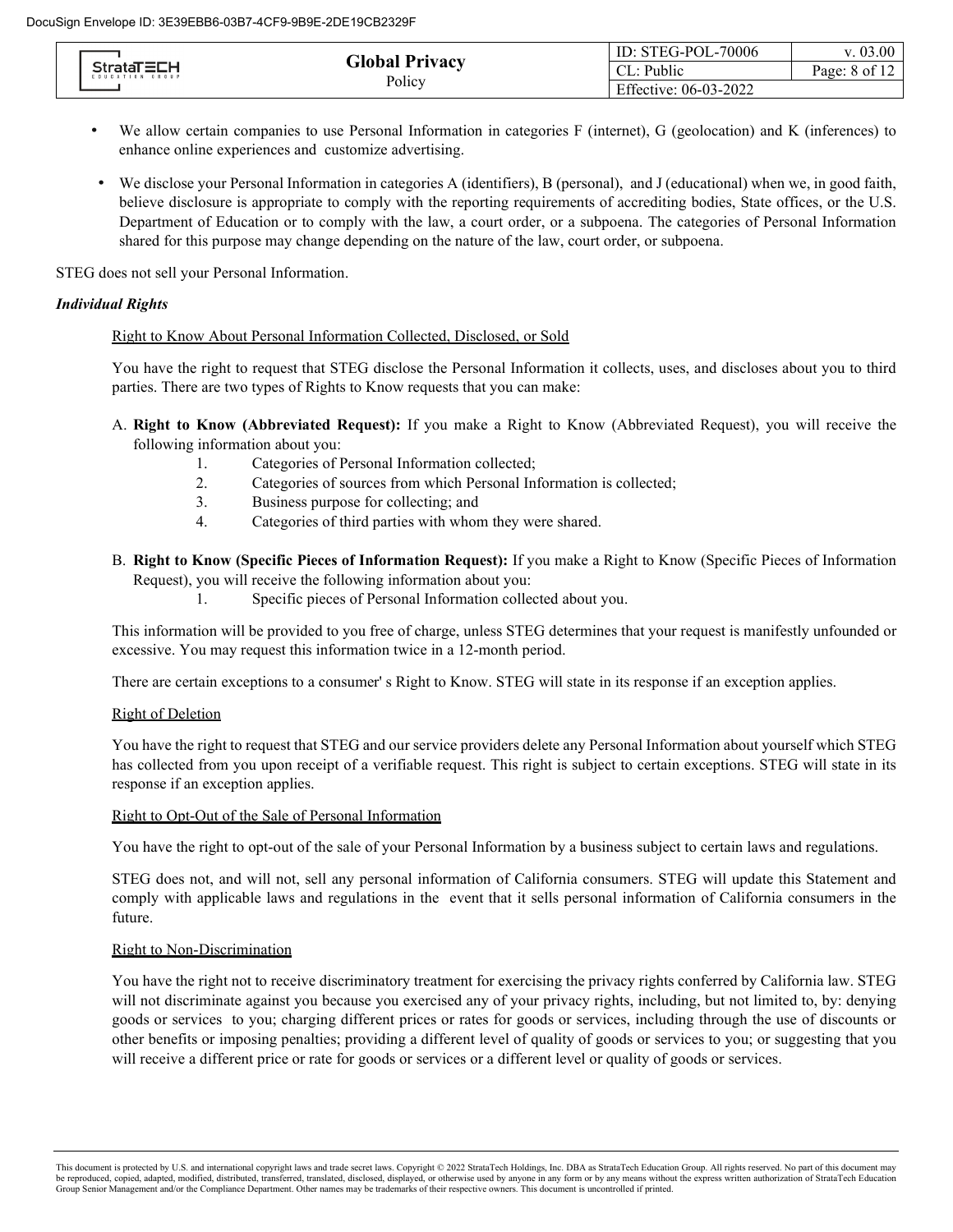|  | <b>StrataTECH</b><br>EDUCATION GROUP |                       | ID: STEG-POL-70006 | v. 03.00        |
|--|--------------------------------------|-----------------------|--------------------|-----------------|
|  |                                      | <b>Global Privacy</b> | $\cdot$ Public     | Page: $9$ of 12 |
|  | Policy                               | Effective: 06-03-2022 |                    |                 |

#### **Submitting Requests**

You can submit your request by calling us at (602) 490-3450 ext. 118. You may also submit a request by email at [compliance@stratatech.com](mailto:compliance@stratatech.com) or by mail at:

> StrataTech Education Group Care of: Compliance Department 120 N 44th St #230 Phoenix, AZ 85034

#### Verifying Requests

When STEG receives a request, it must verify that the person requesting information or deletion is the California consumer about whom the request relates in order to process the request. To verify a California consumer's identity, we may request up to three pieces of Personal Information about you when you make a request to compare against our records. We may also request that you sign a declaration under the penalty of perjury from the consumer whose personal information is the subject of the request.

Making a verifiable consumer request does not require you to create an account with us.

We will only use Personal Information provided in your request to verify your identity and will delete any information you provide after processing the request. STEG reserves the right to take additional steps as necessary to verify the identity of California consumers where we have reason to believe a request is fraudulent.

#### Authorized Agents

You may choose a person registered with the California Secretary of State that you authorize to act on your behalf to submit your requests ("Authorized Agent"). If you choose to use an Authorized Agent, STEG requires that you provide the Authorized Agent with written permission to allow them to submit your request and that you verify your identity directly with STEG. Failure to do so may result in STEG denying your request.

#### *Contact for More Information*

If you have any questions or concerns regarding your California Privacy Rights under this Privacy Policy, please feel free to contact us at (602) 490-3450 ext. 118 or send us an email at  $compliance( $\omega$ )stratatech.com.$ </u>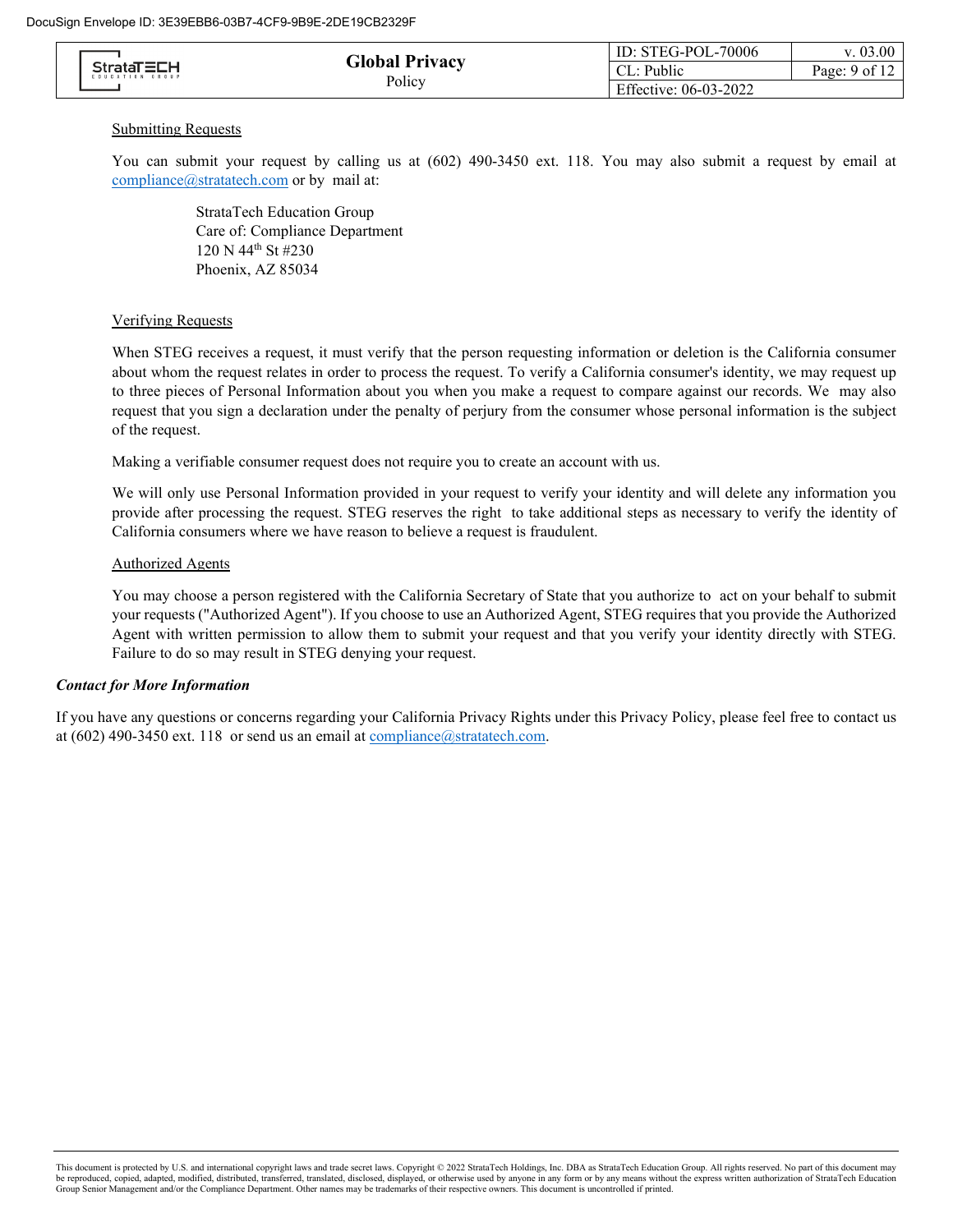|                  |                                            | ID: STEG-POL-70006    | v. 03.00       |
|------------------|--------------------------------------------|-----------------------|----------------|
| E DUCATION GROUP | <b>Global Privacy</b><br><b>StrataTECH</b> | Public                | Page: 10 of 12 |
|                  | Policy                                     | Effective: 06-03-2022 |                |

# **Third-Party Links**

STEG-owned or operated platforms may contain links to third-party websites. When STEG provides links, it does so only as a convenience and does not endorse any products or services and is not responsible for any content of any third-party website or any links contained within. It is important to note that this Notice only applies to STEG-owned or operated platforms. We are not responsible and assume no responsibility for any personal information collected, stored, or used by any third party as a result of you visiting their website or platform.

# **Unsubscribe from Email Communications**

If you no longer wish to receive certain email communications from us, please click on the UNSUBSCRIBE link contained within any email from us delivered through subscription. Please note that even if you unsubscribe, we may still need to contact you regarding certain issues.

# **SMS Terms and Conditions**

We will only text you if you opt in to receive text messages. You can opt out at any time.

To stop receiving SMS messages from STEG, reply STOP to any SMS message received from us. To unsubscribe, you'll receive 1 final text confirming you have been unsubscribed in our system. You won't get any other text messages unless you reactivate your subscription.

As always, message and data rates may apply for any messages sent to you from us and to us from you. If you have any questions about your text plan or data plan, contact your wireless provider.

# **Our Commitment to Data Security**

The security of your personal information is important to us. We take various reasonable organizational and technical measures to protect your personal information from unauthorized access, use, disclosure, alteration, or destruction. We have policies and procedures in place to ensure that STEG employees, contractors, and non-affiliated third parties know what is expected of them in relation to the handling and disposition of personal information. We have in place appropriate procedures for accessing our system and access is limited by role. We have also put processes in place to address suspected breaches of your personal information. If required by law to do so, we will notify you and/or the relevant supervisory authority in the event of a data breach.

We retain personal information about you for as long as necessary to provide you with our services. In some cases, we retain personal information for longer, if doing so is necessary to comply with our legal obligations, resolve disputes or collect fees owed, or is otherwise permitted or required by applicable laws, rules, or regulations.

# **Our Commitment to Children's Privacy**

Protecting the privacy of the very young is especially important. STEG-owned or operated platforms are not intended for children under 13 years of age, and we do not knowingly collect personal information from children under 13. In the event that we learn that we have collected personal information from a child under age 13 without verification or parental consent, we will immediately delete that information. If you believe that we might have any information from or about a child under 13, please contact us using the information provided in the **"How to Contact Us"** section on page 5.

# **Changes to This Privacy Policy**

The Global Privacy policy will be revised and updated as needed to remain current and relevant to technological and software/service updates as well as regulatory requirements. We will post any changes in the revision history of the document.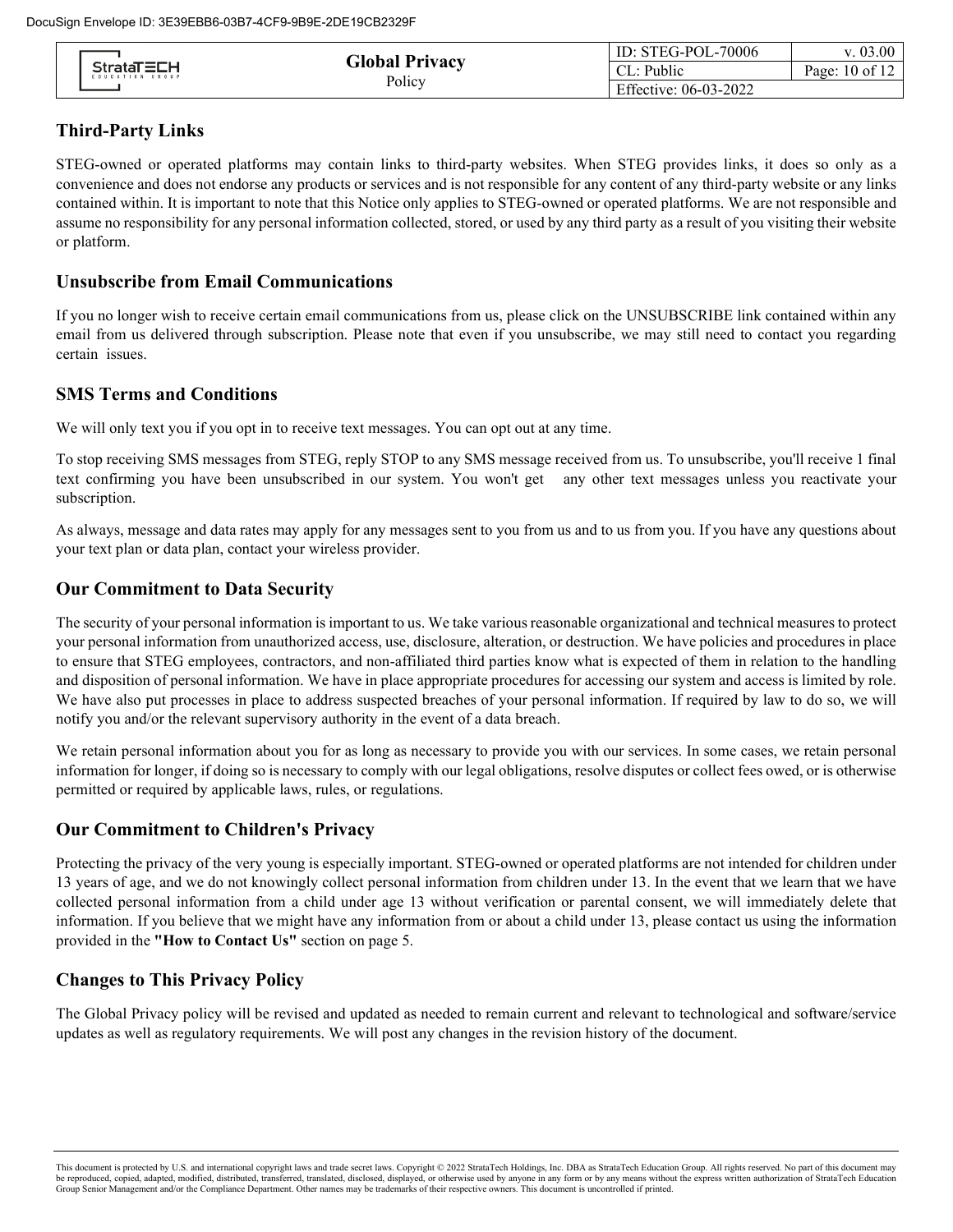|                                      | <b>Global Privacy</b> | ID: STEG-POL-70006    | v. 03.00                   |
|--------------------------------------|-----------------------|-----------------------|----------------------------|
| <b>StrataTECH</b><br>EDUCATION GROUP |                       | Public<br>. ULI 1     | 1 of 12<br>Pa <sub>2</sub> |
|                                      | Policy                | Effective: 06-03-2022 |                            |

### **Appendices**

#### **Appendix A: OcuWeld™ Software Privacy Policy Addendum**

#### **What Data Does the OcuWeld™ Application Collect**

As part of the setup process for the application, STEG collects profile information, such as the student's name and login credentials (categories A and B under CCPA definitions).

Through use of the application, STEG collects performance criteria, such as scores or badges earned per lesson, total time spent per lesson or step thereof, guidance level used, and the time and date of lesson completion (category J under CCPA definition).

#### **How Does STEG Use This Data**

STEG utilizes profile information to determine your enrollment status, and for your instructor to identify you in the associated Learning Management System (LMS) entries. Performance criteria are utilized by your instructor to track your progress as a student as you complete specific courses.

#### **Where is OcuWeld™ Application Data Stored**

The OcuWeld™ application stores data locally during a session and, if granted user permission, stores user data in-between sessions in the application cache. Additionally, if granted user permission data may be stored in STEG's LMS. This system is hosted by a specific provider and utilizes geographically distributed cloud-based resources as part of the service delivery model.

#### **Data Deletion**

User generated data is stored locally in the application folder and is deleted during the uninstallation process for the application. If user permission was granted, data is also stored in STEG's LMS. Please contact us by the methods described under "How to Contact Us" on page 5 of this document to complete a data deletion request for application data stored on the LMS.

#### **Revision History**

*Current version supersedes all previous versions.*

| Ver.            | <b>Effective Date</b>    | Author                                  | Reason for Change                                                                                                                                                                    | Training Requirements |
|-----------------|--------------------------|-----------------------------------------|--------------------------------------------------------------------------------------------------------------------------------------------------------------------------------------|-----------------------|
| Current Version |                          |                                         |                                                                                                                                                                                      |                       |
| 03.00           | $06 - 03 - 2022$         | Cameron Bell, Compliance<br>Coordinator | Added<br>specific $N/A$<br>application<br>appendices and updated<br>privacy<br>commitment, consent, information<br>collected, contact us, and CCPA<br>information sources collected. |                       |
|                 | <b>Previous Versions</b> |                                         |                                                                                                                                                                                      |                       |
| 02.00           | $01 - 21 - 2022$         | Cameron Bell, Compliance<br>Coordinator | Updated document name, formatting,<br>terminology, scope, commitment to<br>privacy, cookies usage, information<br>collected, and information usage.                                  | N/A                   |
| 01.00           | $05 - 01 - 2021$         | Cameron Bell, Compliance<br>Coordinator | Initial document publication.                                                                                                                                                        | N/A                   |

This document is protected by U.S. and international copyright laws and trade secret laws. Copyright © 2022 StrataTech Holdings, Inc. DBA as StrataTech Education Group. All rights reserved. No part of this document may<br>be Group Senior Management and/or the Compliance Department. Other names may be trademarks of their respective owners. This document is uncontrolled if printed.